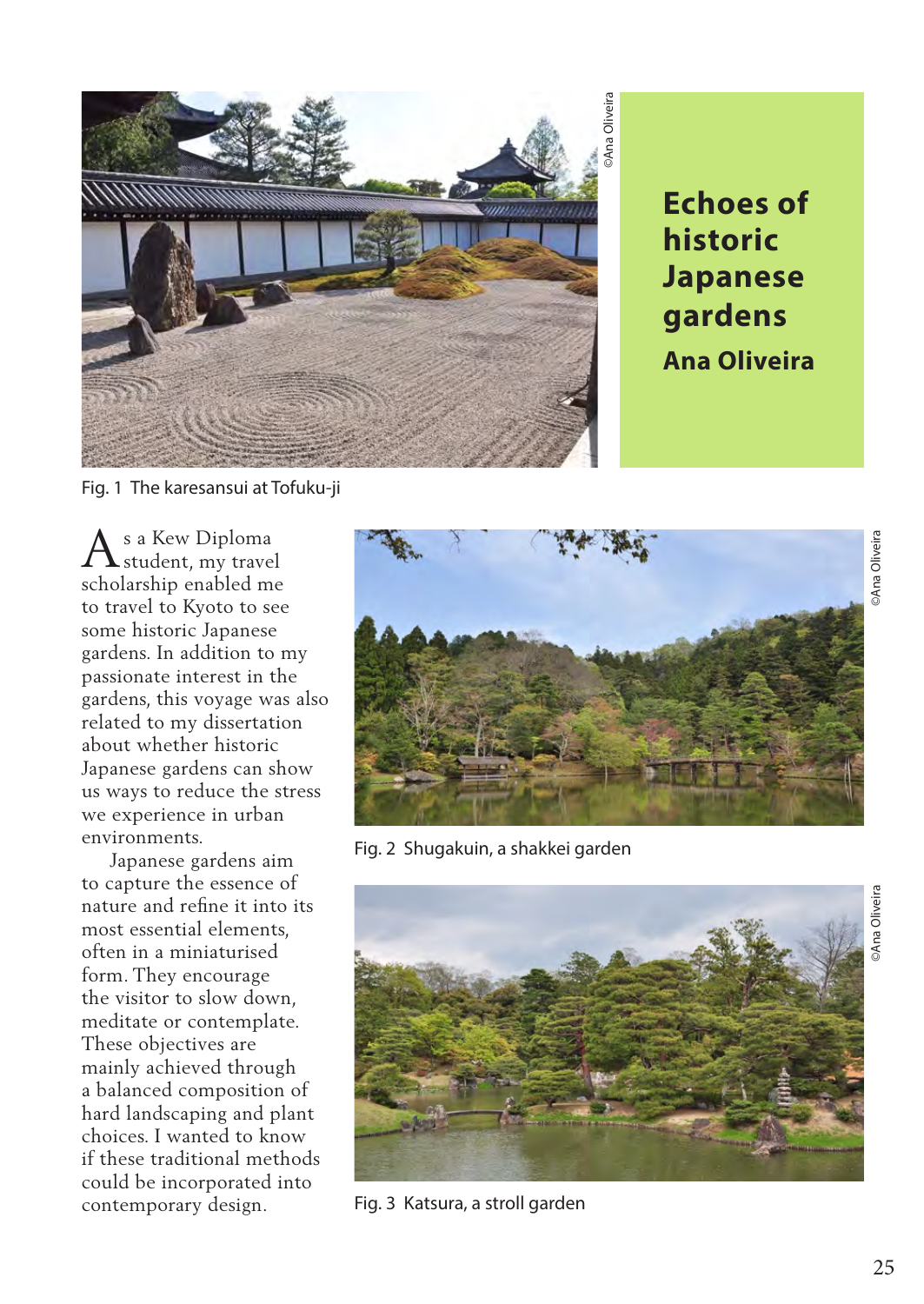Heading to Kyoto was crucial, as it allowed me to see most styles of gardens and to minimise travel at the same time. The main garden styles included the karesansui (gravel and rock gardens [fig. 1]), shakkei (borrowed scenery [fig. 2]), and kaiyu-shiki-teien (stroll gardens [fig. 3]). I saw 23 gardens in total, which enabled me to see patterns and distinguishing features, but also allowed me to contemplate, write, or merely observe how the Japanese experience each place.

 With the help of Yuri Ugaya, a specialist in Kyoto gardens, I also learned that, while in the West a garden is mainly an aesthetic exercise, in Japan a garden without an allegorical narrative is pointless. For instance, a group of rocks can become a mountain range, or a fish swimming up a stream will turn into a dragon.

 Plants are also full of meanings and can greatly influence spaces and moods. The use of conifers and evergreens is particularly common. They are most often



Fig. 4 The topiary seen at Sanzen-in



Fig. 5 Rhododendrons used as a focal point in Sanzen-in

clipped to impart a sense of permanence and longevity (much like a rock – fig. 4), but can also be allowed to grow freely to soften the hard lines of a building and the hard landscape (fig. 7).

 Pines, especially *Pinus thunbergii, P. parviflora*, and *P. densiflora* are a staple of most gardens (figs 1, 2, 3), as they are associated with long life (cuttings don't wilt after being taken), a very important concept in Japanese culture. They are also clipped in the style of cloud pruning, which is the manual removal of needles to shape the layered branches and let in light to the lower ones.

 Another interesting plant is *Nandina domestica*, whose Japanese common name 'nan ten' means to repel bad spirits. In domestic gardens it is placed in a north-west corner for that specific purpose. The concepts of restraint and frugality are very important in Japanese culture, and these are displayed in their gardens and planting designs. Showy plants such as azaleas, camellias or cherries are common, but are used merely as a gentle reminder of the changing seasons (fig. 5). Bedding plants or perennials are not used at all.

 Perhaps the bestknown flower of them all is the cherry blossom. Unfortunately, I arrived one week too late and I missed the spectacular flower displays (it was the earliest flowering season in 80 years!).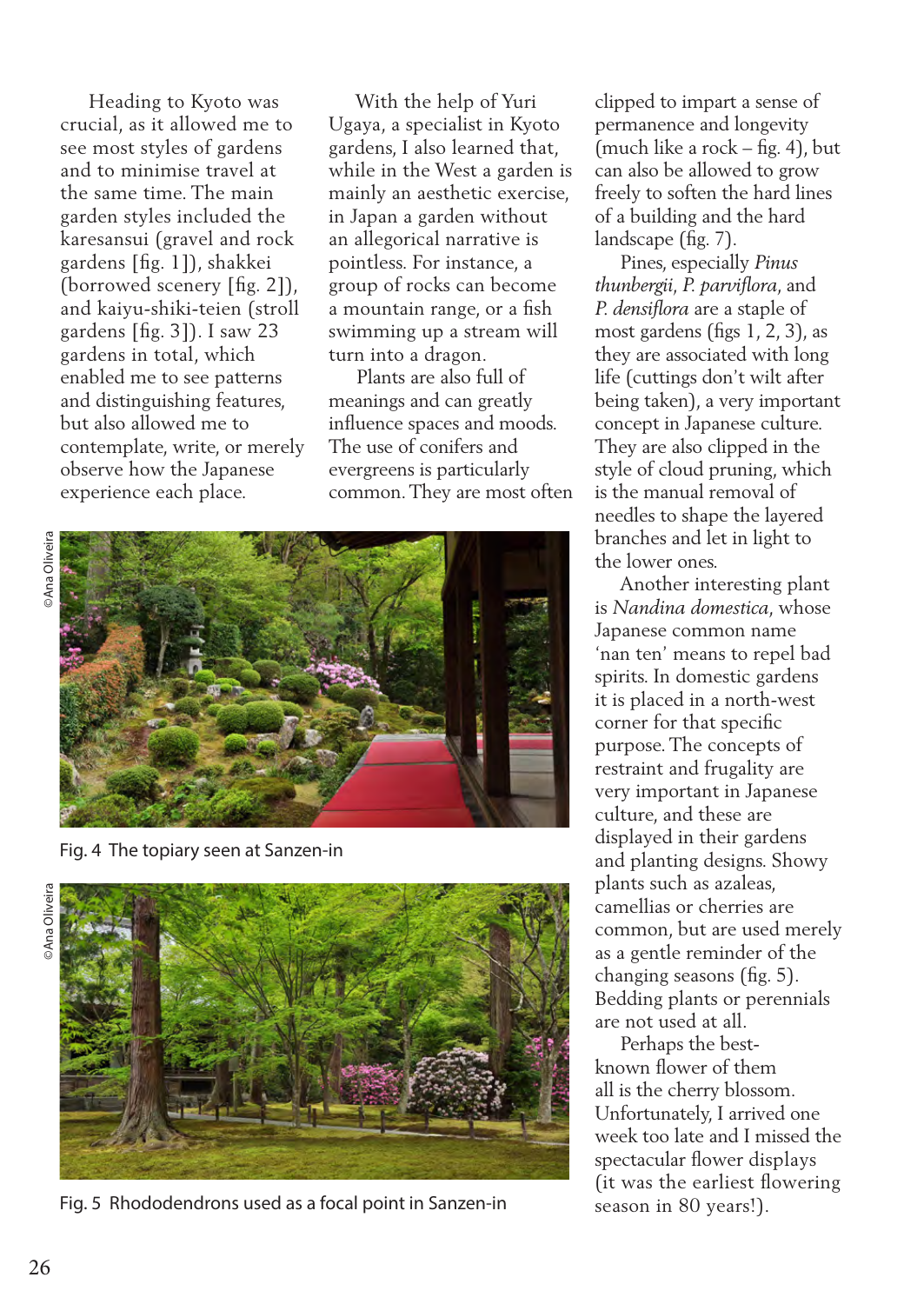Fig. 6 A late flowering cherry in Ohara, near Kyoto



Cherries have a profound meaning associated with them, as their short-lived blossoms remind us how fleeting life is. They are not just used in gardens, but also in streets and public parks, and their flowering season is a major social event (fig. 6). This is a very interesting example of how important plants can be in human culture, and how they remind us to retain our sense of wonder for life, regardless of how many times we may see events repeated.

 Zen gardens are also soothing. They are often viewed from one side only, which produces a theatrical effect. Visiting them is like stepping into a live painting with a designated seating area (figs 7, 10, 11). They are viewed from a temple, ensuring shelter and comfort. One is persuaded to sit, contemplate, and slow down.

 Other commonly used features are waterfalls (fig. 8). They recall a mountain stream or cascade; they add sound; and they



Fig. 7 The view from the temple at Enko-ji

mask surrounding noise such as vehicle traffic.

 A garden with views doesn't need to be very large either. Murin-an is a small stroll/borrowedscenery garden that provides views and surprises through careful landscaping and planting design (fig. 9).

 I found that the Japanese people still enjoy the old gardens as havens of tranquillity. At Shisen-dō I saw garden visitors relaxing in the peaceful atmosphere at the end of their working day.



Fig. 8 The waterfall at Shugakuin

©Ana Oliveira

Ana Oliveir